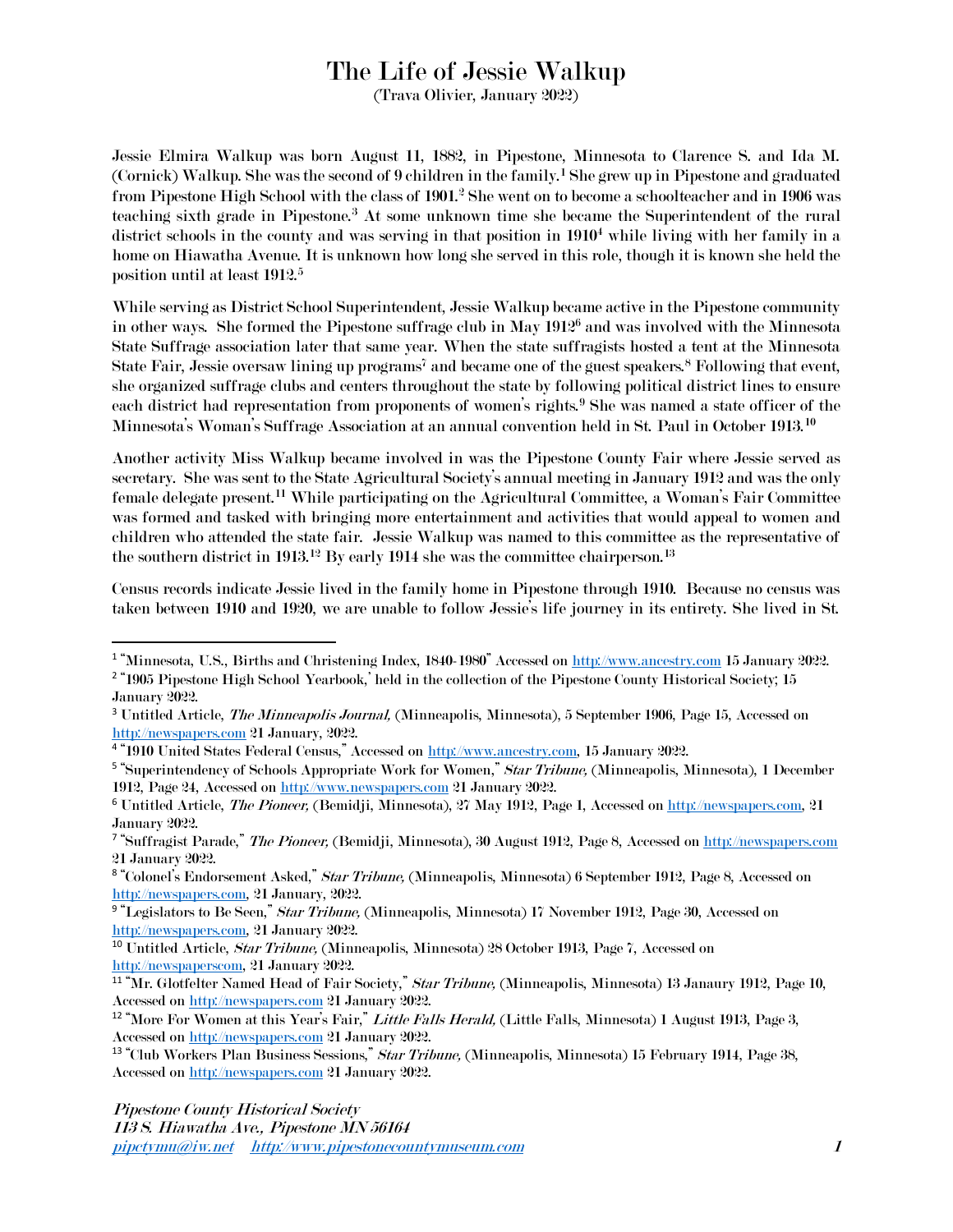## The Life of Jessie Walkup

(Trava Olivier, January 2022)

Paul, Minnesota in 1916 and 1917 and was employed by the Woman's Bureau as a factory inspector. This position meant Jessie strived to ensure the working conditions in the factories she inspected were safe and equitable for women. <sup>14</sup> She married Loran Stanton Bowker of Paynesville, Minnesota at Clear Lake, Deuel County, South Dakota on July 17,1917. He was 36 and she was 33. How they met or why they were married in South Dakota remains unknown. What is known is that Jessie resigned from her role as factory inspector following her marriage. 15

According to census records, Jessie and Loran Bowker lived in Seattle, Washington in 1920 where Jessie was employed as a public-school teacher once again and Loran was working as an auto salesman. <sup>16</sup> By 1922 the couple called Los Angeles, California home.<sup>17</sup> The couple remained in California the remainder of their lives. Jessie continued to work as a schoolteacher, likely until at least 1930 when her California voter registration listed her occupation as teacher.<sup>18</sup> Loran listed his occupation as "broker" for a time.<sup>19</sup> Sometime before  $1936^{\rm 20}$ she and Loran became proprietors of a furniture store where Jessie worked as a saleswoman. $^{\rm 21}$ The 1940 Federal Census indicated that Loran and Jessie continued as proprietors of the same furniture at the same location on Sunset Boulevard in Los Angeles, California in 1940.<sup>22</sup> Because census records do not become public information until 72 years after the census date, no further census records are currently available that would indicate their type of employment in 1950 and beyond. California voter registrations also discontinued listing occupations after 1942. Loran's draft registration card for WWII, completed in 1942, does indicate that he and Jessie are "in business at 2170 Sunset Boulevard, Los Angeles, California."<sup>23</sup> Because the draft card provides the business address as being on Sunset Boulevard, it is a fair assumption they were still operating the same furniture business at that time.

Utilizing the website, Newspapers.com, a Jessie Bowker appears active in the California Federation of Women's Clubs in Los Angeles throughout the late 1950s and early 1960s, serving on the resolution committee.<sup>24</sup> She was active in the General Henry M. Roberts Parliamentary Club<sup>25</sup> for many years holding

<sup>14</sup> "U.S., City Directories, 1882-1995," Accessed on [http://www.ancestry.com](http://www.ancestry.com/) 21 January 2022.

<sup>&</sup>lt;sup>15</sup> "Marshall Girl Named Inspector," Warren Sheaf, (Warren, Minnesota), 23 January 1918, Page 8. Accessed on [http://www.newspapers.com,](http://www.newspapers.com/) 21 January 2022.

<sup>&</sup>lt;sup>16</sup> "1920 U.S. Census, Seattle, WA," Accessed on [http://www.ancestry.com](http://www.ancestry.com/) search for Jessie and Loran Bowker, 21 January 2022.

<sup>&</sup>lt;sup>17</sup> Untitled Article, *South Idaho Press*, (Burley, Idaho), 23 November 1922, Page 5, Accessed on [http://www.newspapers.com](http://www.newspapers.com/) 28 January 2022.

 $^{18}$  "California, U.S., Voter Registration, 1900-1968," Accessed on  $\frac{\text{http://www.ancestry.com}}{\text{http://www.ancestry.com}}$  $\frac{\text{http://www.ancestry.com}}{\text{http://www.ancestry.com}}$  $\frac{\text{http://www.ancestry.com}}{\text{http://www.ancestry.com}}$  search for Jessie E. Bowker, 29 January 2022.

<sup>19</sup> "1930 U.S. Census; Los Angeles, CA," Accessed on [http://www.ancestry.com](http://www.ancestry.com/) search for Jessie Bowker, 21 January 2022.

<sup>&</sup>lt;sup>20</sup> "California, U.S., Voter Registrations, 1900-1968," Accessed on [http://www.ancestry.com](http://www.ancestry.com/) search for Jessie E. Bowker, 29 January 2022.

<sup>21</sup> "1940 U.S. Census; Los Angeles, CA," Accessed on [http://www.ancestry.com](http://www.ancestry.com/) search for Jessie Bowker, 21 January 2022.

<sup>&</sup>lt;sup>22</sup> "1940 U.S. Census; Los Angeles, CA," Accessed on <u>[http://www.ancestry.com](http://www.ancestry.com/)</u> search for Jessie Bowker, 3 February 2022.

<sup>23</sup> "U.S., WWII Draft Registration Cards, 1942" Accessed on [http://www.ancestry.com](http://www.ancestry.com/) search for Loran Stanton Bowker, 25 January 2022.

<sup>&</sup>lt;sup>24</sup> "Metropolitan District Officers Installed," *The Southwest Wave*, (Los Angeles, California) 23 June 1960, Page 60 Accessed on [http://www.newspapers.com](http://www.newspapers.com/) 22 January 2022.

<sup>&</sup>lt;sup>25</sup> "District Slates Meeting," The Southwest Wave, (Los Angeles, California) 11 December 1958, Page 24, Accessed on [http://www.newspapers.com](http://www.newspapers.com/) 22 January 2022.